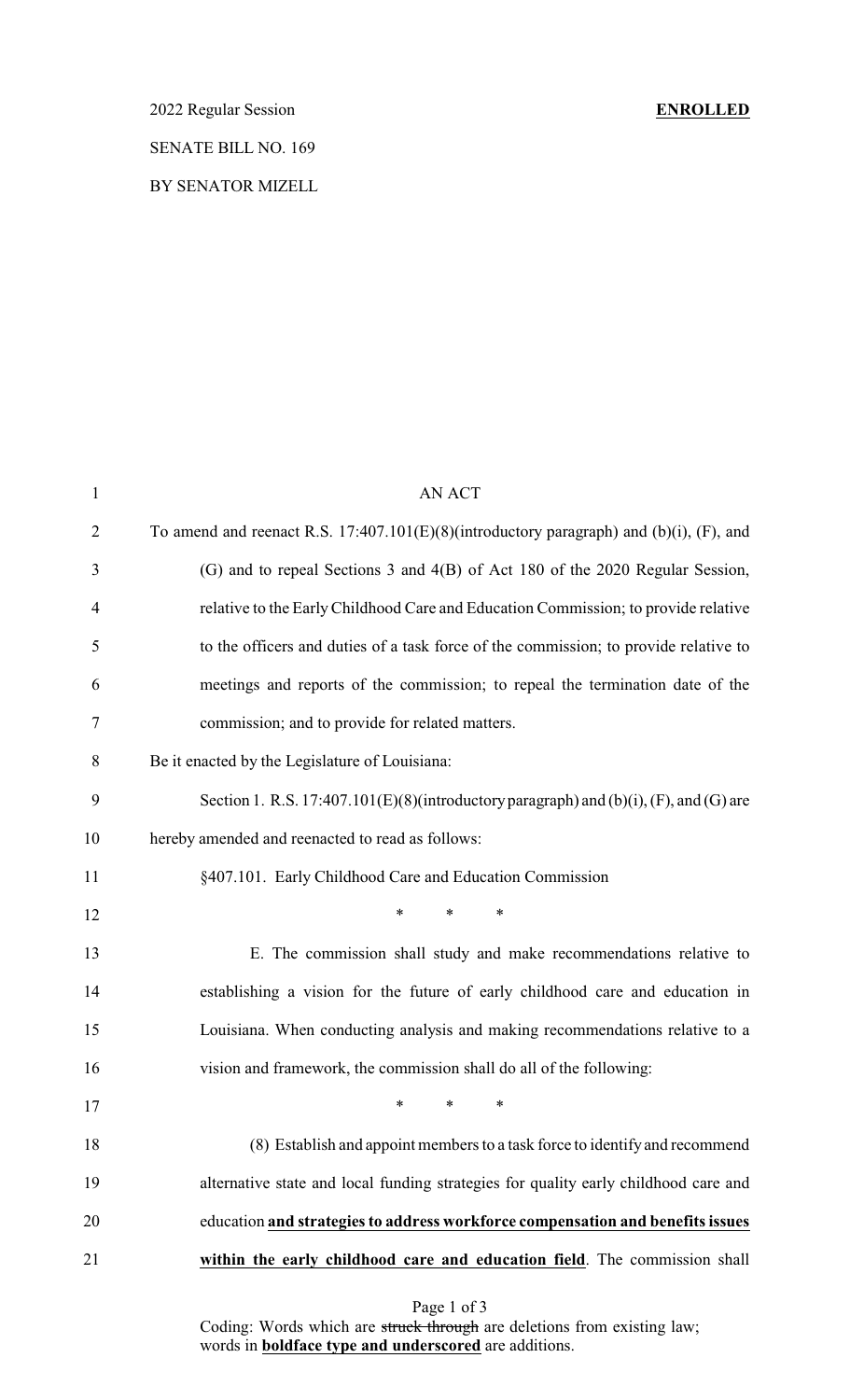| $\mathbf{1}$   | incorporate the task force's findings and recommendations into the report that the            |
|----------------|-----------------------------------------------------------------------------------------------|
| $\overline{2}$ | commission produces pursuant to Subsection F of this Section.                                 |
| 3              | $\ast$<br>$\ast$<br>$\ast$                                                                    |
| 4              | $\ast$<br>$\ast$<br>∗<br>(b)                                                                  |
| 5              | (i) The two co-chairs of the commission, each of whom may designate                           |
| 6              | someone to serve in his place, shall serve as the co-chairs of the task force.                |
| 7              | *<br>$\ast$<br>∗                                                                              |
| 8              | F. Not later than fourteen thirty days prior to the beginning of the $2021$ each              |
| 9              | Regular Session of the Legislature, the commission shall produce a report of its              |
| 10             | findings and recommendations. Not later than fourteen days prior to the beginning             |
| 11             | of the 2022 Regular Session of the Legislature, regular session of the legislature,           |
| 12             | the commission shall produce provide a report on of its findings and                          |
| 13             | <b>recommendations and</b> the status of the implementation of its recommendations.           |
| 14             | The reports shall be provided to the governor, the members of the legislature, the            |
| 15             | state superintendent of education, and the State Board of Elementary and Secondary            |
| 16             | Education no less than fourteen days prior to the first day of the regular session.           |
| 17             | G. The commission shall meet at least twice between the 2020 and 2021                         |
| 18             | Regular Sessions of the Legislature and shall meet at least twice between the 2021            |
| 19             | and 2022 Regular Sessions of the Legislature during which meetings consecutive                |
| 20             | regular sessions of the legislature. At each meeting, the state Department of                 |
| 21             | Education shall provide updates on how the commission's recommendations are                   |
| 22             | being implemented. The commission shall make any further recommendations it                   |
| 23             | deems necessary to advance the vision and goals established pursuant to                       |
| 24             | <b>Subsection E of this Section.</b>                                                          |
| 25             | $\ast$<br>$\ast$<br>$\ast$                                                                    |
| 26             | Section 2. Sections 3 and 4(B) of Act 180 of the 2020 Regular Session are hereby              |
| 27             | repealed.                                                                                     |
| 28             | Section 3. This Act shall become effective upon signature by the governor or, if not          |
| 29             | signed by the governor, upon expiration of the time for bills to become law without signature |
| 30             | by the governor, as provided by Article III, Section 18 of the Constitution of Louisiana. If  |

Page 2 of 3

Coding: Words which are struck through are deletions from existing law; words in **boldface type and underscored** are additions.